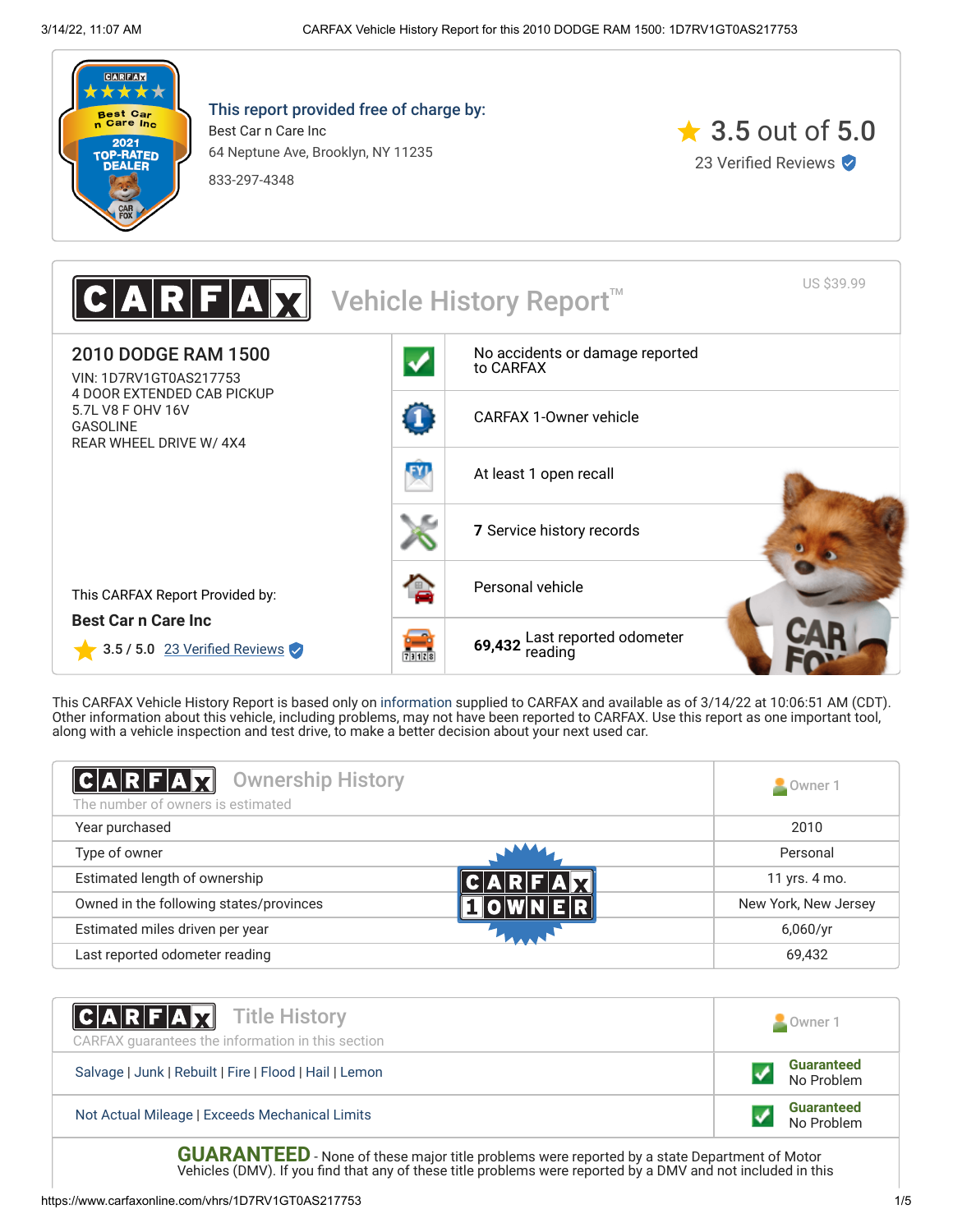

report, CARFAX will buy this vehicle back. [Register](https://www.carfax.com/Service/bbg) | [View Terms](http://www.carfaxonline.com/legal/bbgTerms) | [View Certificate](https://www.carfaxonline.com/vhrs/1D7RV1GT0AS217753)

<span id="page-1-0"></span>

| <b>Additional History</b><br>C A R F A<br>Not all accidents / issues are reported to CARFAX | Owner 1                  |
|---------------------------------------------------------------------------------------------|--------------------------|
| <b>Total Loss</b><br>No total loss reported to CARFAX.                                      | No Issues Reported       |
| <b>Structural Damage</b><br>No structural damage reported to CARFAX.                        | No Issues Reported       |
| Airbag Deployment<br>No airbag deployment reported to CARFAX.                               | No Issues Reported       |
| Odometer Check<br>No indication of an odometer rollback.                                    | No Issues Indicated<br>✔ |
| Accident / Damage<br>No accidents or damage reported to CARFAX.                             | No Issues Reported       |
| Manufacturer Recall<br>At least 1 manufacturer recall requires repair.                      | <b>Recall Reported</b>   |
| <b>Basic Warranty</b><br>Original warranty estimated to have expired.                       | <b>Warranty Expired</b>  |

<span id="page-1-2"></span><span id="page-1-1"></span>

| Owner 1<br>Purchased:<br>2010 |                                    | Low mileage! This owner drove less than<br>the industry average of 15,000 miles per<br>year.                 |                                                                              | <b>Personal Vehicle</b><br>6,060 mi/yr                                       |
|-------------------------------|------------------------------------|--------------------------------------------------------------------------------------------------------------|------------------------------------------------------------------------------|------------------------------------------------------------------------------|
| Date<br><b>Mileage</b>        | Source                             |                                                                                                              | <b>Comments</b>                                                              |                                                                              |
| 06/14/2010                    | 7<br>Rockaway, NJ<br>973-366-7000  | Dover Dodge Chrysler Jeep<br>doverdodge.com<br>4.5 / 5.0<br>174 Verified Reviews<br>3,388 Customer Favorites | C Vehicle serviced                                                           | - Pre-delivery inspection completed                                          |
| 07/06/2010                    | 25<br>Rockaway, NJ<br>973-366-7000 | Dover Dodge Chrysler Jeep<br>doverdodge.com<br>4.5 / 5.0<br>174 Verified Reviews<br>3,388 Customer Favorites | Vehicle sold                                                                 |                                                                              |
| 07/15/2010                    | New York                           | Motor Vehicle Dept.<br>Staten Island, NY                                                                     | - Passed safety inspection                                                   | Registration issued or renewed<br>- Titled or registered as personal vehicle |
| 07/22/2010                    | 747<br>New York                    | <b>Inspection Station</b>                                                                                    | - Passed safety inspection                                                   | <b>Emissions inspection performed</b>                                        |
| 08/11/2010                    | New York                           | Motor Vehicle Dept.<br>Staten Island, NY                                                                     | Title issued or updated<br>- First owner reported<br>- Loan or lien reported |                                                                              |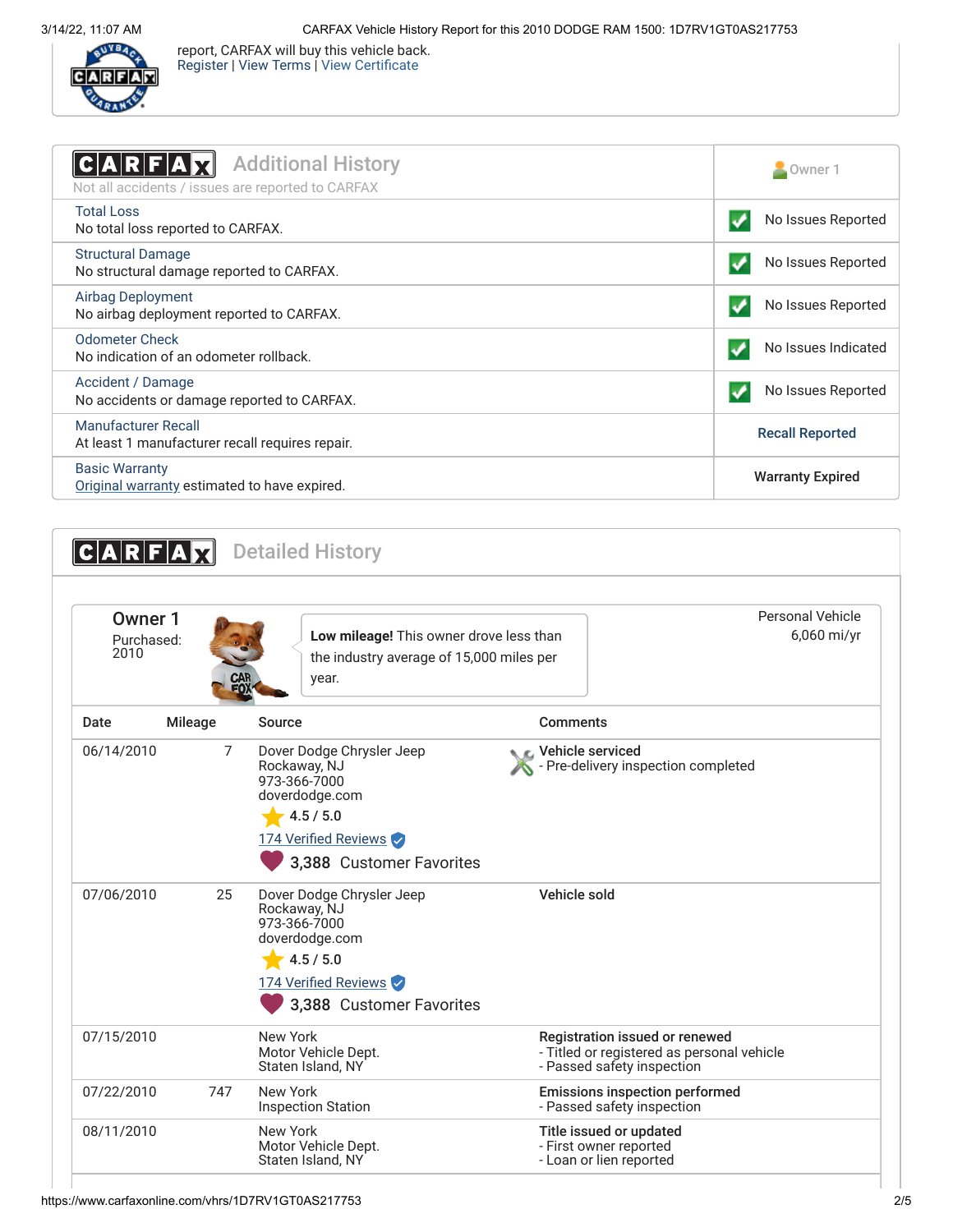| 3/14/22, 11:07 AM |        |                                                                                                                  | CARFAX Vehicle History Report for this 2010 DODGE RAM 1500: 1D7RV1GT0AS217753                                                                                   |
|-------------------|--------|------------------------------------------------------------------------------------------------------------------|-----------------------------------------------------------------------------------------------------------------------------------------------------------------|
| 05/25/2011        | 6,905  | Manfredi Auto Group<br>Staten Island, NY<br>manfrediauto.com<br>4.3 / 5.0<br>62 Verified Reviews                 | Vehicle serviced<br>- Electrical system checked                                                                                                                 |
| 08/08/2011        | 7,913  | New York<br><b>Inspection Station</b>                                                                            | Passed safety inspection<br>- Emissions inspection performed                                                                                                    |
| 05/17/2012        | 13,099 | Manfredi Auto Group<br>Staten Island, NY<br>manfrediauto.com<br>4.3 / 5.0<br>62 Verified Reviews                 | <b>NE</b> Vehicle serviced<br>Fuse(s) replaced<br>- Electrical system checked                                                                                   |
| 05/23/2012        |        | New York<br>Motor Vehicle Dept.<br>Staten Island, NY                                                             | Registration issued or renewed<br>- Titled or registered as personal vehicle<br>- Passed safety inspection                                                      |
| 10/01/2012        | 16,130 | New York<br><b>Inspection Station</b>                                                                            | Passed safety inspection<br>- Passed emissions inspection                                                                                                       |
| 10/10/2013        | 22,732 | Meineke Car Care Center<br>Staten Island, NY<br>718-720-0606<br>5.0 / 5.0 $\frac{5 \text{ Verified Reviews}}{2}$ | Vehicle serviced                                                                                                                                                |
| 10/22/2013        | 22,858 | New York<br><b>Inspection Station</b>                                                                            | Passed safety inspection<br>- Passed emissions inspection                                                                                                       |
| 10/29/2013        |        | New York<br>Motor Vehicle Dept.<br>Staten Island, NY                                                             | Registration issued or renewed<br>- Correction to record<br>- Titled or registered as personal vehicle<br>- Passed safety inspection                            |
| 05/19/2014        |        | New York<br>Motor Vehicle Dept.<br>Staten Island, NY                                                             | Registration issued or renewed<br>- Titled or registered as personal vehicle<br>- Passed safety inspection                                                      |
| 10/22/2014        | 28,562 | New York<br><b>Inspection Station</b>                                                                            | Passed safety inspection<br>- Passed emissions inspection                                                                                                       |
| 10/26/2015        | 33,560 | New York<br><b>Inspection Station</b>                                                                            | Passed safety inspection<br>- Passed emissions inspection                                                                                                       |
| 04/26/2016        |        | New York<br>Motor Vehicle Dept.<br>Staten Island, NY                                                             | Registration issued or renewed<br>- Titled or registered as personal vehicle<br>- Passed safety inspection                                                      |
| 07/12/2016        |        | New York<br>Motor Vehicle Dept.<br>Staten Island, NY                                                             | Registration issued or renewed<br>- Correction to record<br>- Titled or registered as personal vehicle<br>- Passed safety inspection                            |
| 10/18/2016        | 37,571 | New York<br><b>Inspection Station</b>                                                                            | Passed safety inspection<br>- Passed emissions inspection                                                                                                       |
| 10/30/2017        | 42,116 | New York<br><b>Inspection Station</b>                                                                            | Passed safety inspection<br>- Passed emissions inspection                                                                                                       |
| 03/16/2018        |        | <b>FCA US LLC</b>                                                                                                | Manufacturer Safety recall issued<br>- NHTSA #18V-160<br>- Recall #U04 2009-2012 DS/DX FRAME BRACKET<br>- Status: Remedy available                              |
|                   |        |                                                                                                                  | Click here for a copy of the owner letter for this Recall<br>or call 1-800-853-1403 if you have any questions or<br>need additional information on this recall. |
|                   |        |                                                                                                                  | - Learn more about this recall                                                                                                                                  |

Detachment of the front fuel tank strap could potentially allow the front of the fuel tank to make contact with the ground, increasing the risk of a fuel leak. A fuel leak in the presence of an ignition source could result in a fire.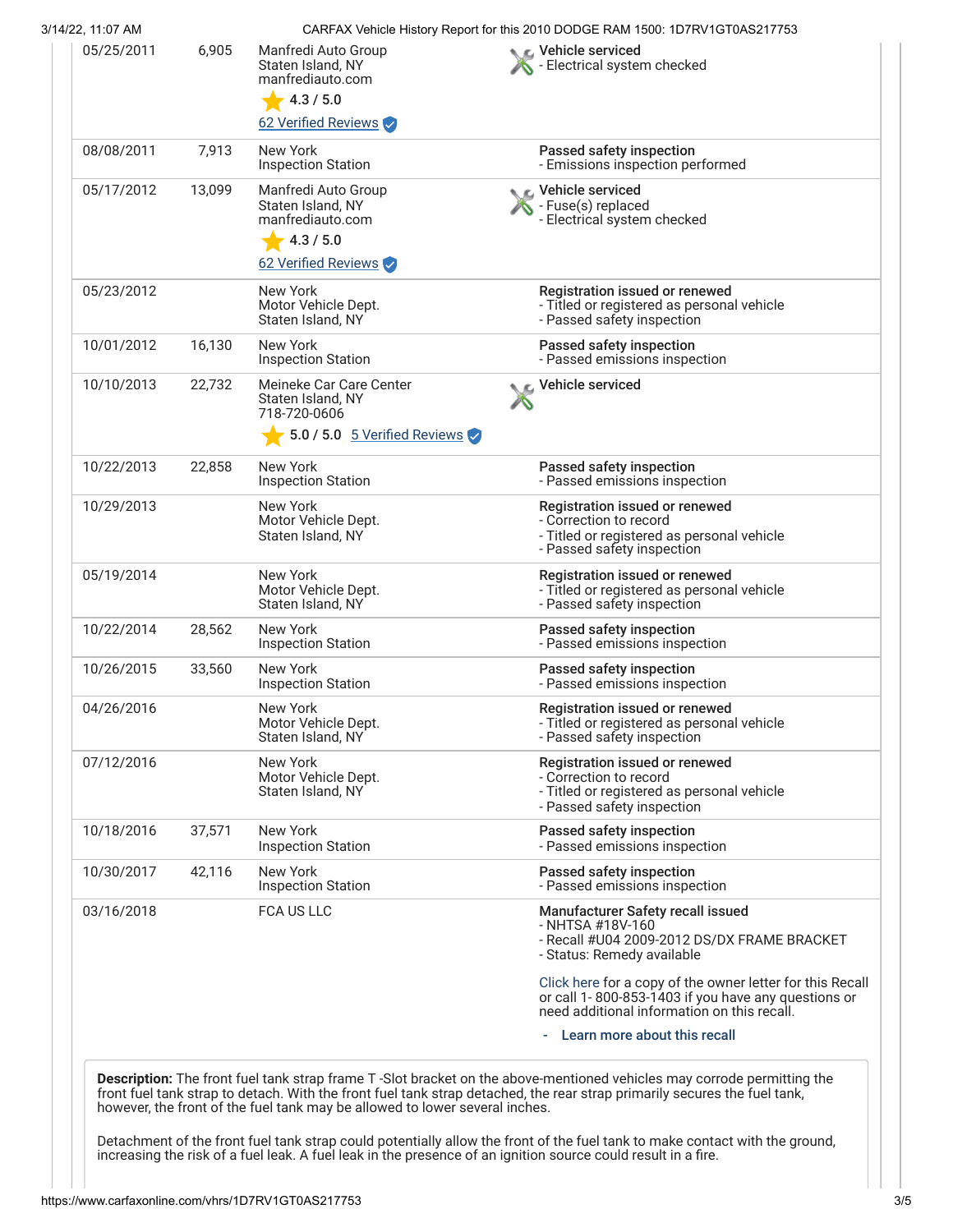## 3/14/22, 11:07 AM CARFAX Vehicle History Report for this 2010 DODGE RAM 1500: 1D7RV1GT0AS217753

**Remedy:** FCA US will conduct a voluntary safety recall to install a fuel tank strap reinforcement bracket on all of the involved vehicles. If the fuel tank strap is found to be disconnected from the original frame bracket, the front and rear fuel tanks straps as well as the locking nuts, will be replaced.

| 06/01/2018 |        | New York<br>Motor Vehicle Dept.<br>Staten Island, NY                                                                                                                | Registration issued or renewed<br>- Titled or registered as personal vehicle<br>- Passed safety inspection                    |
|------------|--------|---------------------------------------------------------------------------------------------------------------------------------------------------------------------|-------------------------------------------------------------------------------------------------------------------------------|
| 10/25/2018 | 48,315 | New York<br><b>Inspection Station</b>                                                                                                                               | Passed safety inspection<br>- Passed emissions inspection                                                                     |
| 10/16/2019 | 54,665 | New York<br><b>Inspection Station</b>                                                                                                                               | Passed safety inspection<br>- Passed emissions inspection                                                                     |
| 07/18/2020 |        | New York<br>Motor Vehicle Dept.<br>Staten Island, NY                                                                                                                | Registration issued or renewed<br>- Titled or registered as personal vehicle<br>- Passed safety inspection                    |
| 11/02/2020 | 62,024 | New York<br><b>Inspection Station</b>                                                                                                                               | Passed safety inspection<br>- Failed emissions inspection                                                                     |
| 11/09/2020 | 62,143 | New York<br><b>Inspection Station</b>                                                                                                                               | Passed safety inspection<br>- Passed emissions inspection                                                                     |
| 11/25/2021 |        | Route 18 Chrysler Jeep Dodge<br>East Brunswick, NJ                                                                                                                  | Vehicle offered for sale                                                                                                      |
| 11/29/2021 |        | Route 18 Chrysler Jeep Dodge<br>East Brunswick, NJ<br>732-387-2600<br>4.3 / 5.0<br>493 Verified Reviews<br>7,640 Customer Favorites                                 | Vehicle serviced<br>- Pre-delivery inspection completed                                                                       |
| 12/13/2021 | 69,227 | <b>Service Facility</b>                                                                                                                                             | Vehicle reconditioned                                                                                                         |
| 12/13/2021 |        | New Jersey<br>Motor Vehicle Dept.<br>East Brunswick, NJ<br>Title #DA20213470644                                                                                     | Title issued or updated<br>- Dealer took title of this vehicle while it was in<br>inventory<br>- Vehicle color noted as Black |
| 01/14/2022 |        | Route 18 Chrysler Jeep Dodge<br>East Brunswick, NJ                                                                                                                  | Vehicle offered for sale                                                                                                      |
| 01/17/2022 |        | Route 18 Chrysler Jeep Dodge<br>East Brunswick, NJ<br>732-387-2600<br>4.3 / 5.0<br>493 Verified Reviews<br>7,640 Customer Favorites                                 | C Vehicle serviced<br>- Pre-delivery inspection completed                                                                     |
| 01/24/2022 | 69,432 | <b>Auto Auction</b>                                                                                                                                                 | Listed as a dealer vehicle<br>- Vehicle sold                                                                                  |
|            |        |                                                                                                                                                                     | Millions of used vehicles are bought and<br>sold at auction every year.                                                       |
| 01/28/2022 |        | Route 18 Chrysler Jeep Dodge<br>East Brunswick, NJ<br>732-387-2600<br>rt18chryslerjeepdodgeram.com<br>4.3 / 5.0<br>493 Verified Reviews<br>7,640 Customer Favorites | Vehicle sold                                                                                                                  |